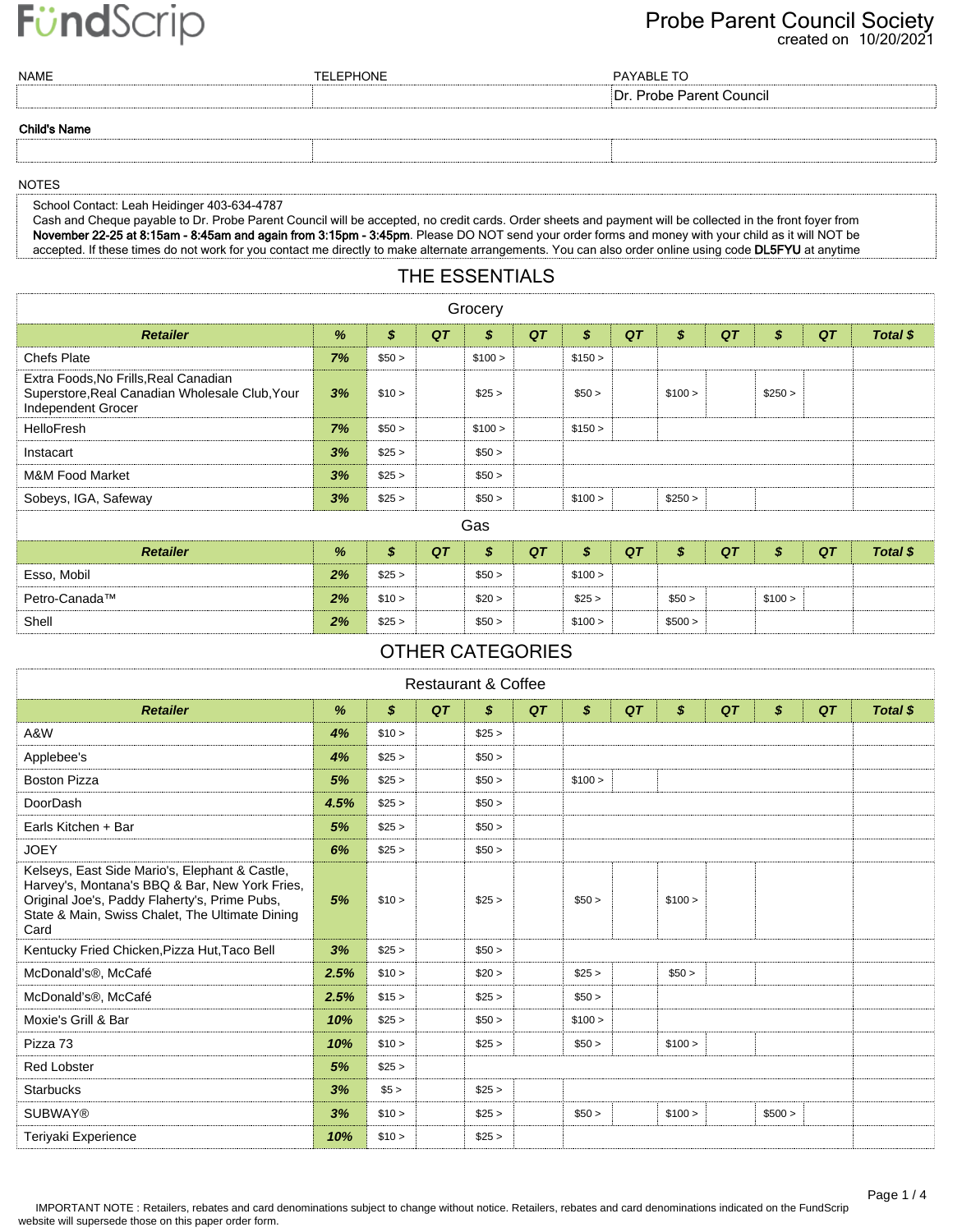| Restaurant & Coffee (Continued)          |      |         |    |                              |    |         |    |         |    |         |    |          |
|------------------------------------------|------|---------|----|------------------------------|----|---------|----|---------|----|---------|----|----------|
| <b>Retailer</b>                          | $\%$ | \$      | QT | \$                           | QT | \$      | QT | \$      | QT | \$      | QT | Total \$ |
| Thai Express                             | 4%   | \$25 >  |    | \$50 >                       |    | \$100 > |    |         |    |         |    |          |
| The Canadian Brewhouse                   | 8%   | \$25 >  |    | \$50 >                       |    | \$100 > |    |         |    |         |    |          |
| The Chopped Leaf                         | 10%  | \$25 >  |    | \$50 >                       |    | \$100 > |    |         |    |         |    |          |
| The Keg Steakhouse + Bar                 | 5%   | \$25 >  |    | \$50 >                       |    | \$100 > |    |         |    |         |    |          |
| The Old Spaghetti Factory                | 5%   | \$25 >  |    | \$50 >                       |    |         |    |         |    |         |    |          |
| Tim Hortons                              | 2%   | \$15 >  |    | \$25 >                       |    | \$50 >  |    | \$100 > |    |         |    |          |
| <b>Uber Eats</b>                         | 2.5% | \$10 >  |    | \$25 >                       |    | \$50 >  |    |         |    |         |    |          |
| Wendy's                                  | 3%   | \$10 >  |    | \$25 >                       |    | \$50 >  |    |         |    |         |    |          |
| White Spot                               | 5%   | \$25 >  |    | \$50 >                       |    |         |    |         |    |         |    |          |
|                                          |      |         |    | Apparel                      |    |         |    |         |    |         |    |          |
| <b>Retailer</b>                          | $\%$ | \$      | QT | \$                           | QT | \$      | QT | \$      | QT | \$      | QT | Total \$ |
| Aerie                                    | 6%   | \$25 >  |    | \$50 >                       |    | \$100 > |    |         |    |         |    |          |
| <b>ALDO</b>                              | 10%  | \$25 >  |    | \$100 >                      |    |         |    |         |    |         |    |          |
| American Eagle®                          | 6%   | \$25 >  |    | \$50 >                       |    | \$100 > |    |         |    |         |    |          |
| Claire's                                 | 4%   | \$20 >  |    |                              |    |         |    |         |    |         |    |          |
| Gap, Baby Gap, Banana Republic, Old Navy | 5%   | \$25 >  |    | \$50 >                       |    | \$100 > |    |         |    |         |    |          |
| H&M                                      | 3.5% | \$25 >  |    | \$50 >                       |    | \$100 > |    |         |    |         |    |          |
| Harry Rosen                              | 5%   | \$100 > |    |                              |    |         |    |         |    |         |    |          |
| La Senza, La Senza Express               | 7%   | \$25 >  |    | \$50 >                       |    |         |    |         |    |         |    |          |
| La Vie en Rose, Bikini Village           | 8%   | \$25 >  |    | \$50 >                       |    |         |    |         |    |         |    |          |
| lululemon                                | 2.5% | \$25 >  |    | \$50 >                       |    | \$100 > |    |         |    |         |    |          |
| Mark's                                   | 7%   | \$25 >  |    | \$50 >                       |    | \$100 > |    |         |    |         |    |          |
| Roots, Roots Kids                        | 10%  | \$25 >  |    | \$50 >                       |    | \$100 > |    | \$250 > |    |         |    |          |
| Simons                                   | 5%   | \$25 >  |    | \$50 >                       |    |         |    |         |    |         |    |          |
| Suzy Shier                               | 6%   | \$50 >  |    | \$100 >                      |    |         |    |         |    |         |    |          |
| Warehouse One                            | 6%   | \$50 >  |    |                              |    |         |    |         |    |         |    |          |
|                                          |      |         |    | <b>Business &amp; Office</b> |    |         |    |         |    |         |    |          |
| <b>Retailer</b>                          | $\%$ | \$      | QT | \$                           | QT | \$      | QT | \$      | QT | \$      | QT | Total \$ |
| <b>Staples</b>                           | 3%   | \$25 >  |    | \$50 >                       |    | \$100 > |    | \$200 > |    | \$500 > |    |          |
|                                          |      |         |    | Children & Toys              |    |         |    |         |    |         |    |          |
| <b>Retailer</b>                          | $\%$ | \$      | QT | \$                           | QT | \$      | QT | \$      | QT | \$      | QT | Total \$ |
| Build-A-Bear Workshop®                   | 7%   | \$25 >  |    |                              |    |         |    |         |    |         |    |          |
| Scholar's Choice                         | 5%   | \$25 >  |    | \$50 >                       |    |         |    |         |    |         |    |          |
| The Children's Place                     | 8%   | \$25 >  |    | \$50 >                       |    | \$100 > |    |         |    |         |    |          |
| Toys "R" Us, Babies "R" Us               | 2%   | \$25 >  |    | \$50 >                       |    | \$100 > |    |         |    |         |    |          |
| <b>Department Stores</b>                 |      |         |    |                              |    |         |    |         |    |         |    |          |
| <b>Retailer</b>                          | $\%$ | \$      | QT | \$                           | QT | \$      | QT | \$      | QT | \$      | QT | Total \$ |
| Amazon.ca                                | 2%   | \$10 >  |    | \$25 >                       |    | \$50 >  |    | \$100 > |    | \$250 > |    |          |
| Dollarama                                | 3%   | \$10 >  |    | \$25 >                       |    | \$50 >  |    |         |    |         |    |          |
| <b>Giant Tiger</b>                       | 3%   | \$25 >  |    | \$50 >                       |    | \$100 > |    |         |    |         |    |          |
| Hudson's Bay, TOPSHOP TOPMAN             | 3%   | \$10 >  |    | \$25 >                       |    | \$50 >  |    | \$100 > |    | \$250 > |    |          |
| Walmart                                  | 3%   | \$10 >  |    | \$25 >                       |    | \$50 >  |    | \$100 > |    | \$250 > |    |          |
| WINNERS, HomeSense, Marshalls            | 6%   | \$10 >  |    | \$25 >                       |    | \$50 >  |    | \$100 > |    | \$250 > |    |          |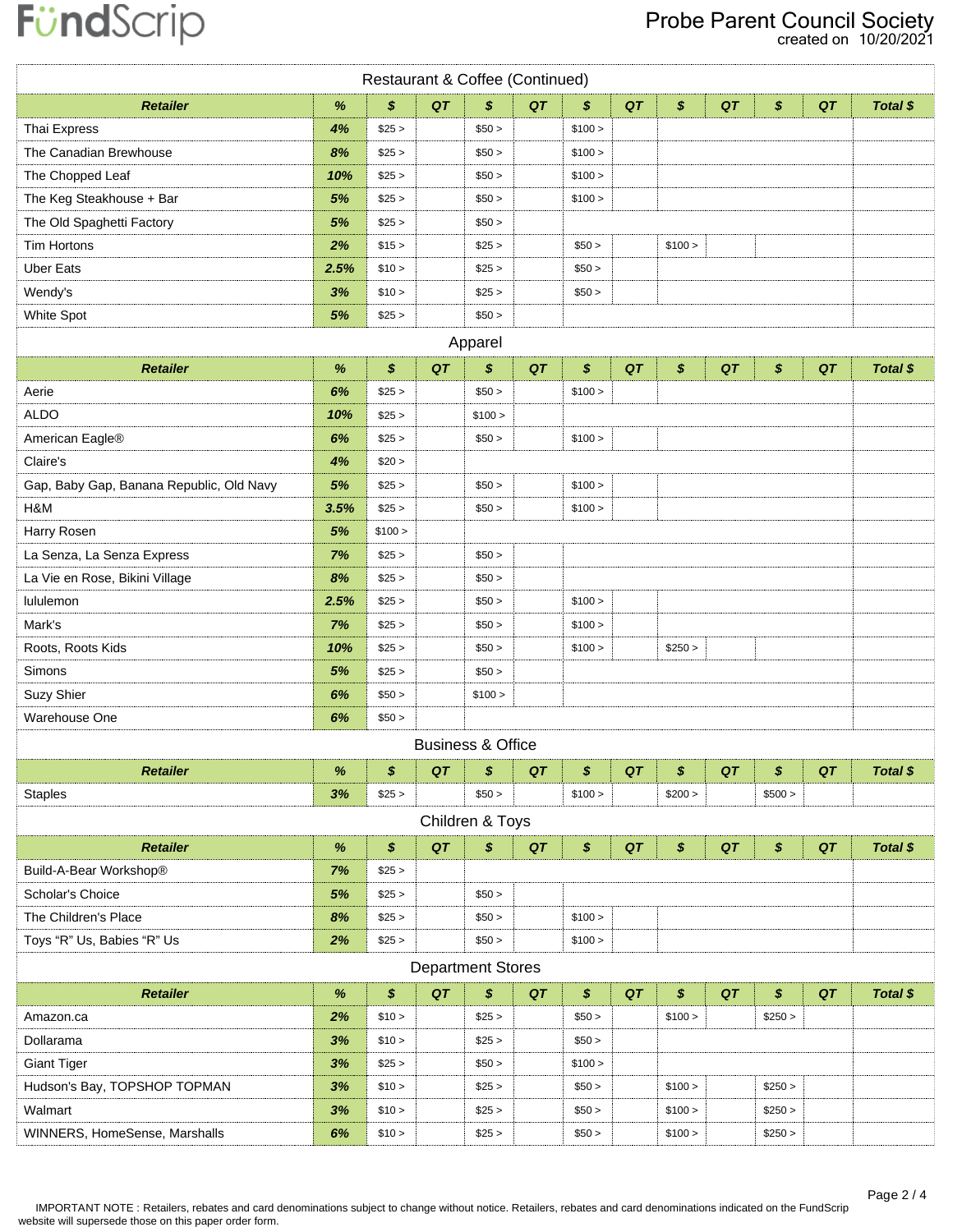### Probe Parent Council Society

created on 10/20/2021

|                                            |      |                  |    | Electronics      |    |         |    |         |    |         |    |                 |  |
|--------------------------------------------|------|------------------|----|------------------|----|---------|----|---------|----|---------|----|-----------------|--|
| <b>Retailer</b>                            | %    | \$               | QT | \$               | QT | \$      | QT | \$      | QT | \$      | QT | Total \$        |  |
| Best Buy                                   | 1.5% | \$25 >           |    | \$50 >           |    | \$100 > |    | \$250 > |    | \$500 > |    |                 |  |
| The Source                                 | 2%   | \$25 >           |    | \$50 >           |    | \$100 > |    |         |    |         |    |                 |  |
| Entertainment                              |      |                  |    |                  |    |         |    |         |    |         |    |                 |  |
| <b>Retailer</b>                            | $\%$ | \$               | QT | \$               | QT | \$      | QT | \$      | QT | \$      | QT | Total \$        |  |
| Chapters, Coles Books, Indigo              | 5%   | \$10 >           |    | \$25 >           |    | \$50 >  |    | \$100 > |    |         |    |                 |  |
| Cineplex, Galaxy, Scotiabank, The Rec Room | 4%   | \$10 >           |    | \$25 >           |    | \$50 >  |    | \$100 > |    |         |    |                 |  |
| <b>Landmark Cinemas</b>                    | 4%   | \$25 >           |    | \$50 >           |    |         |    |         |    |         |    |                 |  |
| Health & Beauty                            |      |                  |    |                  |    |         |    |         |    |         |    |                 |  |
| <b>Retailer</b>                            | $\%$ | \$               | QT | \$               | QT | \$      | QT | \$      | QT | \$      | QT | <b>Total \$</b> |  |
| Bath & Body Works                          | 5%   | \$25 >           |    | \$50 >           |    |         |    |         |    |         |    |                 |  |
| Nature Collection, THE FACE SHOP           | 10%  | \$25 >           |    |                  |    |         |    |         |    |         |    |                 |  |
| Regis Salons, MasterCuts                   | 5%   | \$25 >           |    |                  |    |         |    |         |    |         |    |                 |  |
| Rexall                                     | 2%   | \$25 >           |    | \$50 >           |    |         |    |         |    |         |    |                 |  |
| Sephora                                    | 4%   | \$25 >           |    | \$50 >           |    | \$100 > |    | \$250 > |    |         |    |                 |  |
| Shoppers Drug Mart                         | 3%   | \$25 >           |    | \$50 >           |    | \$100 > |    |         |    |         |    |                 |  |
| Home & Garden                              |      |                  |    |                  |    |         |    |         |    |         |    |                 |  |
| <b>Retailer</b>                            | %    | $\boldsymbol{s}$ | QT | \$               | QT | \$      | QT | \$      | QT | \$      | QT | Total \$        |  |
| Canadian Tire                              | 4%   | \$10 >           |    | \$25 >           |    | \$50 >  |    | \$100 > |    |         |    |                 |  |
| Home Depot                                 | 3%   | \$25 >           |    | \$50 >           |    | \$100 > |    | \$250 > |    | \$500 > |    |                 |  |
| Home Hardware, Home Furniture              | 3.5% | \$25 >           |    | \$50 >           |    | \$100 > |    | \$250 > |    | \$500 > |    |                 |  |
| Lowe's                                     | 3%   | \$25 >           |    | \$50 >           |    | \$100 > |    | \$250 > |    | \$500 > |    |                 |  |
| <b>RONA</b>                                | 3%   | \$25 >           |    | \$50 >           |    | \$100 > |    | \$250 > |    | \$500 > |    |                 |  |
| Stokes, ThinkKitchen                       | 6%   | \$25 >           |    |                  |    |         |    |         |    |         |    |                 |  |
|                                            |      |                  |    | Specialty        |    |         |    |         |    |         |    |                 |  |
| <b>Retailer</b>                            | $\%$ | \$               | QT | \$               | QT | \$      | QT | \$      | QT | \$      | QT | Total \$        |  |
| App Store & iTunes                         | 3%   | \$25 >           |    | \$50 >           |    | \$100 > |    |         |    |         |    |                 |  |
| <b>DAVIDSTEA</b>                           | 3%   | \$25 >           |    | \$50 >           |    |         |    |         |    |         |    |                 |  |
| <b>DeSerres</b>                            | 5%   | \$25 >           |    | \$50 >           |    | \$100 > |    |         |    |         |    |                 |  |
| Groupon                                    | 3%   | \$25 >           |    | \$50 >           |    |         |    |         |    |         |    |                 |  |
| Kernels Popcorn                            | 5%   | \$15 >           |    | \$25 >           |    | \$100 > |    |         |    |         |    |                 |  |
| <b>MOLLY MAID</b>                          | 4%   | \$100 >          |    |                  |    |         |    |         |    |         |    |                 |  |
|                                            |      |                  |    | Sports & Leisure |    |         |    |         |    |         |    |                 |  |
| <b>Retailer</b>                            | $\%$ | \$               | QT | \$               | QT | \$      | QT | \$      | QT | \$      | QT | Total \$        |  |
| Bass Pro Shops                             | 4%   | \$25 >           |    | \$50 >           |    |         |    |         |    |         |    |                 |  |
| Cabela's                                   | 4%   | \$25 >           |    | \$50 >           |    | \$100 > |    |         |    |         |    |                 |  |
| Foot Locker                                | 5%   | \$25 >           |    | \$50 >           |    |         |    |         |    |         |    |                 |  |
| <b>Golf Town</b>                           | 3%   | \$25 >           |    | \$50 >           |    | \$100 > |    | \$250 > |    |         |    |                 |  |
| LifeExperiences.ca                         | 7%   | \$100 >          |    |                  |    |         |    |         |    |         |    |                 |  |
| Running Room                               | 6%   | \$25 >           |    | \$50 >           |    |         |    |         |    |         |    |                 |  |
| Sport Chek, Atmosphere                     | 4%   | \$25 >           |    | \$50 >           |    | \$100 > |    |         |    |         |    |                 |  |
| Travel                                     |      |                  |    |                  |    |         |    |         |    |         |    |                 |  |
| <b>Retailer</b>                            | $\%$ | \$               | QT | \$               | QT | \$      | QT | \$      | QT | \$      | QT | Total \$        |  |
| <b>Best Western</b>                        | 2.5% | \$50 >           |    | \$100 >          |    |         |    |         |    |         |    |                 |  |

IMPORTANT NOTE : Retailers, rebates and card denominations subject to change without notice. Retailers, rebates and card denominations indicated on the FundScrip website will supersede those on this paper order form.